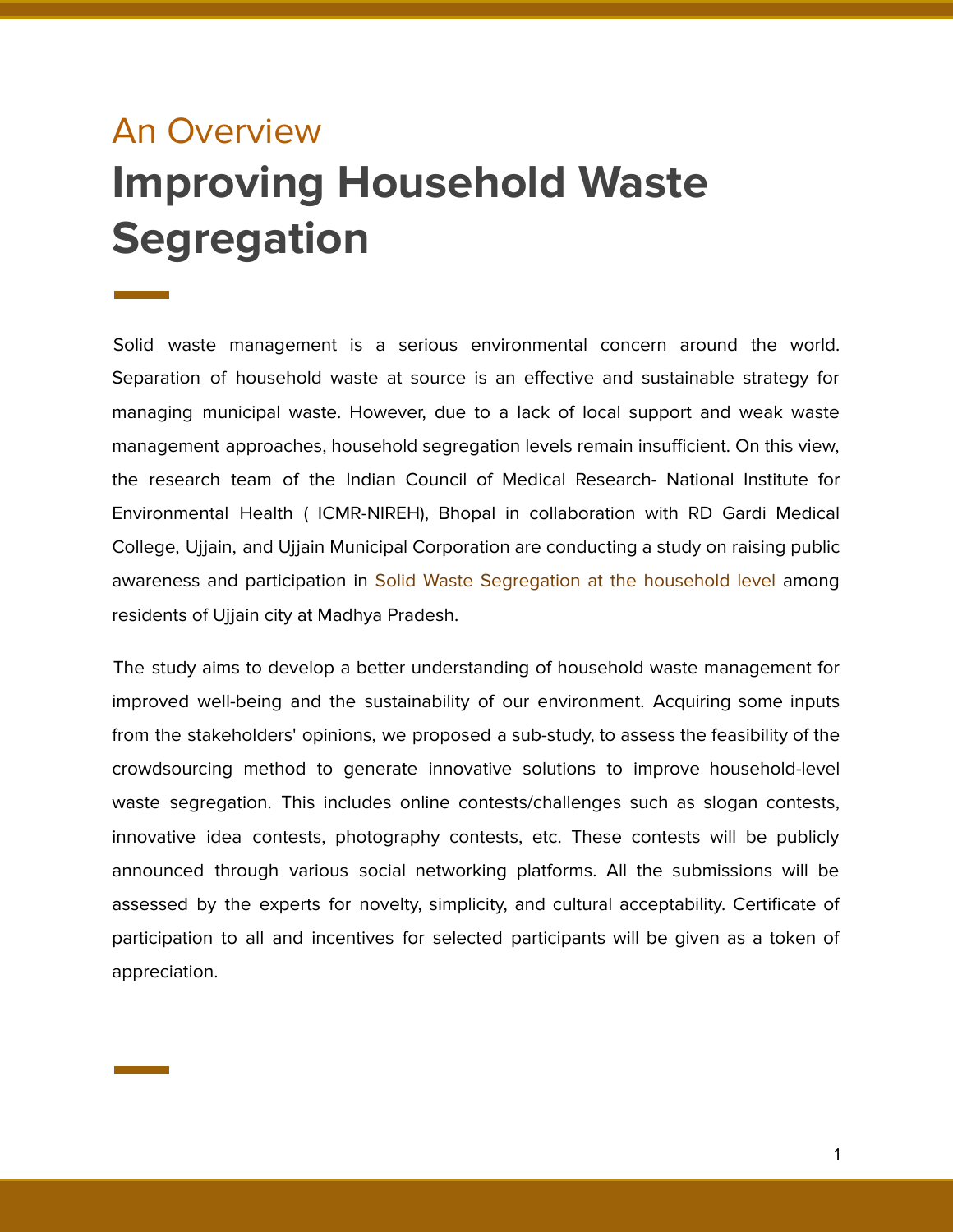# Guidelines to **Online slogan contest**

#### **About the contest:**

ICMR-NIREH, Bhopal in collaboration with RD Gardi Medical College, Ujjain, and Ujjain Municipal Corporation, we are organizing an online "**Slogan Contest**" to raise the awareness of source segregation of household waste. Slogans are the ideal method to reach out to people's minds. We are expecting to get a catchy slogan (s) that can give more value to the ongoing Waste Segregation initiative and can motivate the residents to carry out segregation at the source. The best ones will be awarded a cash prize and an e-certificate will be provided to all the participants. And, if the solutions/ideas you give in the contest are used for any purposes, you will be duly acknowledged.

# **Theme: "Household Waste Segregation"**

Waste Segregation or Separation of waste at the source is a significant part of sustainable waste management. As per Solid Waste Management Rule 2016, the Govt. of India has mandated source segregation of waste, which highlights the role and responsibility of waste generators in solid waste management. Waste must be separated into wet waste (biodegradable), dry waste (Plastic, Paper, Metal, Wood, etc.), and domestic hazardous waste (sanitary wastes, cleaning agents, insect repellents, etc). Public awareness of waste segregation is an essential tool for raising public participation and achieving successful waste management. So we are expecting to get a striking slogan that can motivate people to segregate the waste at the source.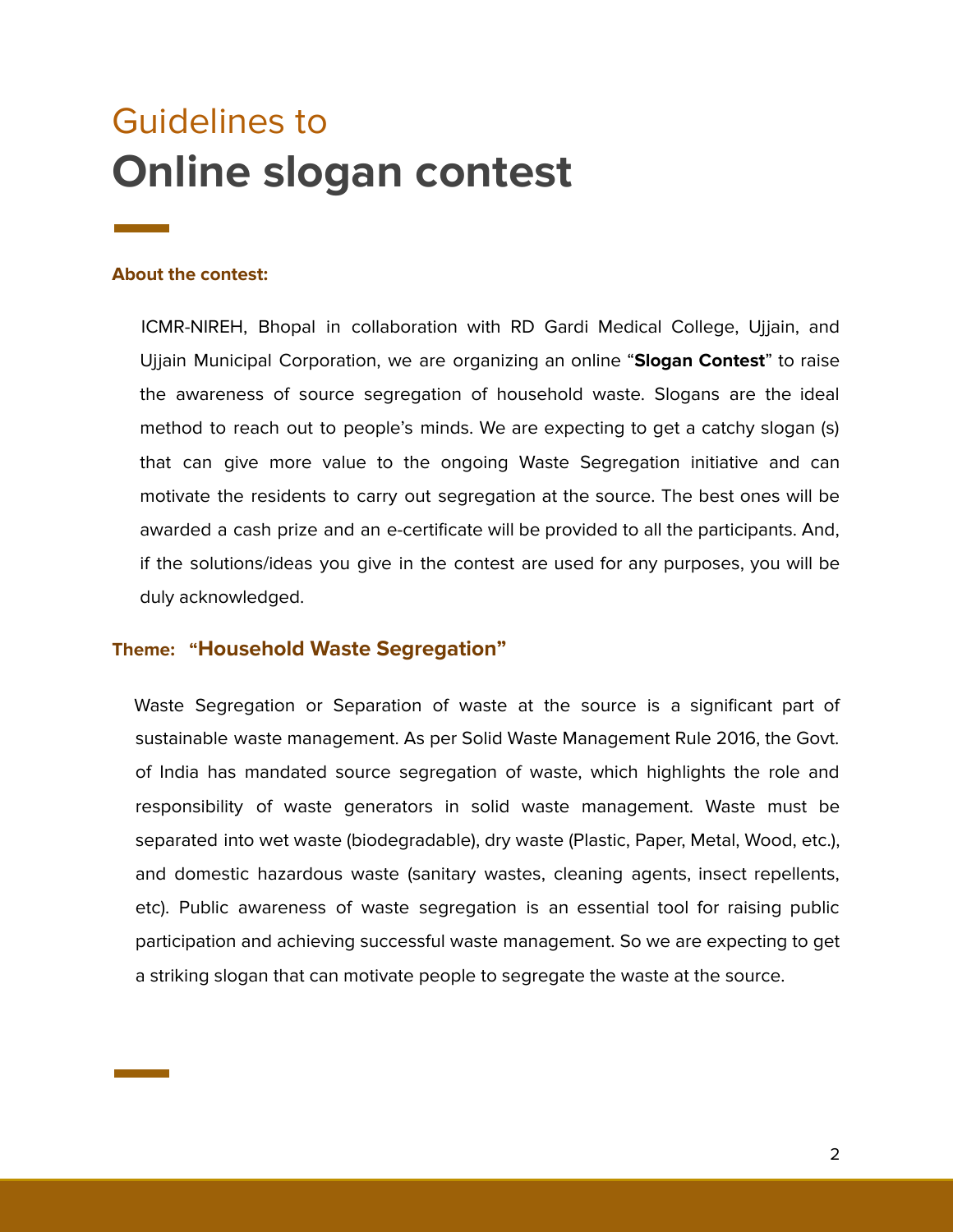#### **Instructions to be followed:**

- Single entry per person
- Language must be in English or Hindi
- Prizes will be given separately for Hindi and English slogans
- Plagiarism will lead to the disqualification of the participant
- The slogan should be relevant to the theme
- The slogan should not be more than ten words
- The organizers reserve the right to select or reject any submission without assigning any reasons whatsoever and without thereby incurring any liability to the participant(s) whatsoever.
- Organizers reserve to cancel the competition or modify the rules, dates of the competition anytime. The Organizers shall have no liability whatsoever for any inconvenience/loss directly or indirectly caused to any Participant due to such modification of rules/cancellation of competition and the Participants shall accordingly not be entitled to raise any claims pertaining to the same.
- Once the participants have made submissions on the platform, they shall have no claim even in the event of stoppage/cancellation of the competition.
- Removal/ voluntary withdrawal of members is not encouraged.
- No other form of modification will be entertained at any point.

#### **Registration dates:**

7 March 2022 to 31 March 2022. No entries will be accepted after the closing date

#### **Eligibility:**

Open to all Indian Nationals